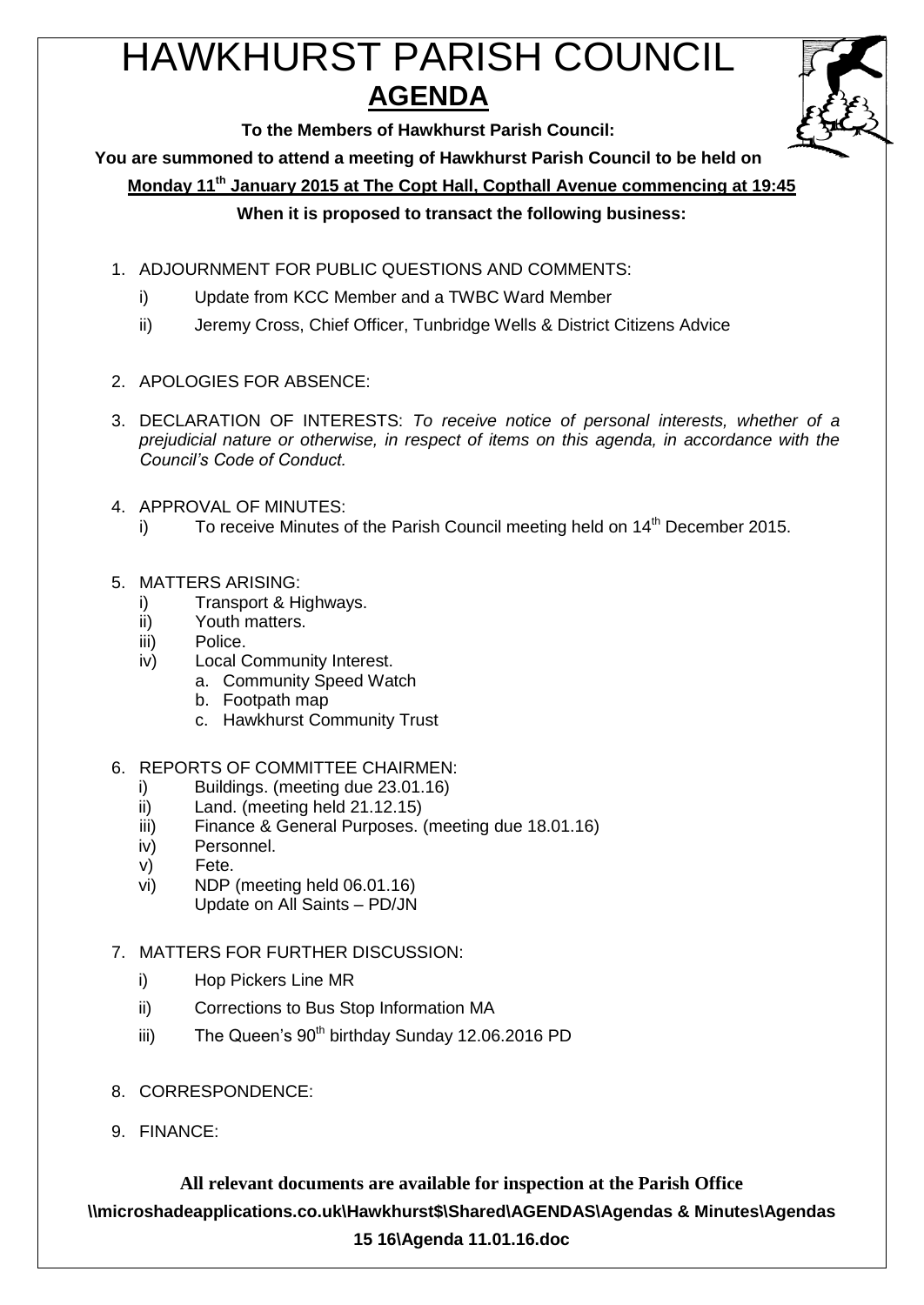11. BURIAL & MEMORIAL:

#### 12. NOTES & INFORMATION:

13. CONFIDENTIAL:

*Pursuant to section 1 (2) of the Public Bodies (Admission to Meetings) Act 1960 it is resolved that, because of the confidential nature of the business to be transacted, the public and the press leave the meeting during consideration of the following items:*

- i) 2016/17 Budget approval
- 14. CLOSURE:

Nicole Malem, Clerk to the Parish Council

| Agenda Item 8: Correspondence |  |  |  |  |  |
|-------------------------------|--|--|--|--|--|
|-------------------------------|--|--|--|--|--|

|   | Date<br>Received | From                                                             | Subject                                                                    |
|---|------------------|------------------------------------------------------------------|----------------------------------------------------------------------------|
|   | 21.12.2015       | Lord Lieutenant of Kent                                          | Annual civic service 15.03.2016, All Saints,<br>Maidstone                  |
| 2 |                  | 22.12.2015   Roger Gough, Portfolio<br>Holder for Education, KCC | Fowlers Car Park, reply to letter from HPC of<br>08.12.2015                |
| 3 |                  | 01.01.2016   KCC Cllr Sean Holden                                | CC of email to Roger Gough and Rebecca Spore,<br>KCC, re: Fowlers car park |
| 4 | 04.01.2016       | Speedwatch Hawkhurst                                             | Information on new SID device and call for<br>volunteers                   |

#### Agenda Item 9: Finance.

## INCOME AND EXPENDITURE DECEMBER 2015

| Accounts for payment                    | £  | 4,391.77     |
|-----------------------------------------|----|--------------|
| Payment received                        | £  | 738.79       |
| <b>Net Expenditure</b>                  | -£ | 3,652.98     |
| <b>Cambridge &amp; Counties Reserve</b> | £  | 86,147.60    |
| <b>Lloyds Current</b>                   | £  | 10,001.00    |
| <b>Lloyds Access Reserve</b>            |    | £ 118,786.89 |
| Petty Cash                              | £  | 36.90        |

9.1 Agreement to pay payments schedule.

9.2 Account reconciliation and petty cash check.

9.3 Agreement to 2016/17 Budget – see confidential item 13 (i) due to personal payroll information.

Agenda Item 10: Planning

#### 10.1 Planning & Highways Information:

| N0<br>$\sim$<br>.<br>$\qquad \qquad \blacksquare \qquad \blacksquare \qquad \blacksquare \qquad \blacksquare \qquad \blacksquare \qquad \blacksquare$<br>___ |
|--------------------------------------------------------------------------------------------------------------------------------------------------------------|
|--------------------------------------------------------------------------------------------------------------------------------------------------------------|

## **All relevant documents are available for inspection at the Parish Office \\microshadeapplications.co.uk\Hawkhurst\$\Shared\AGENDAS\Agendas & Minutes\Agendas 15 16\Agenda 11.01.16.doc**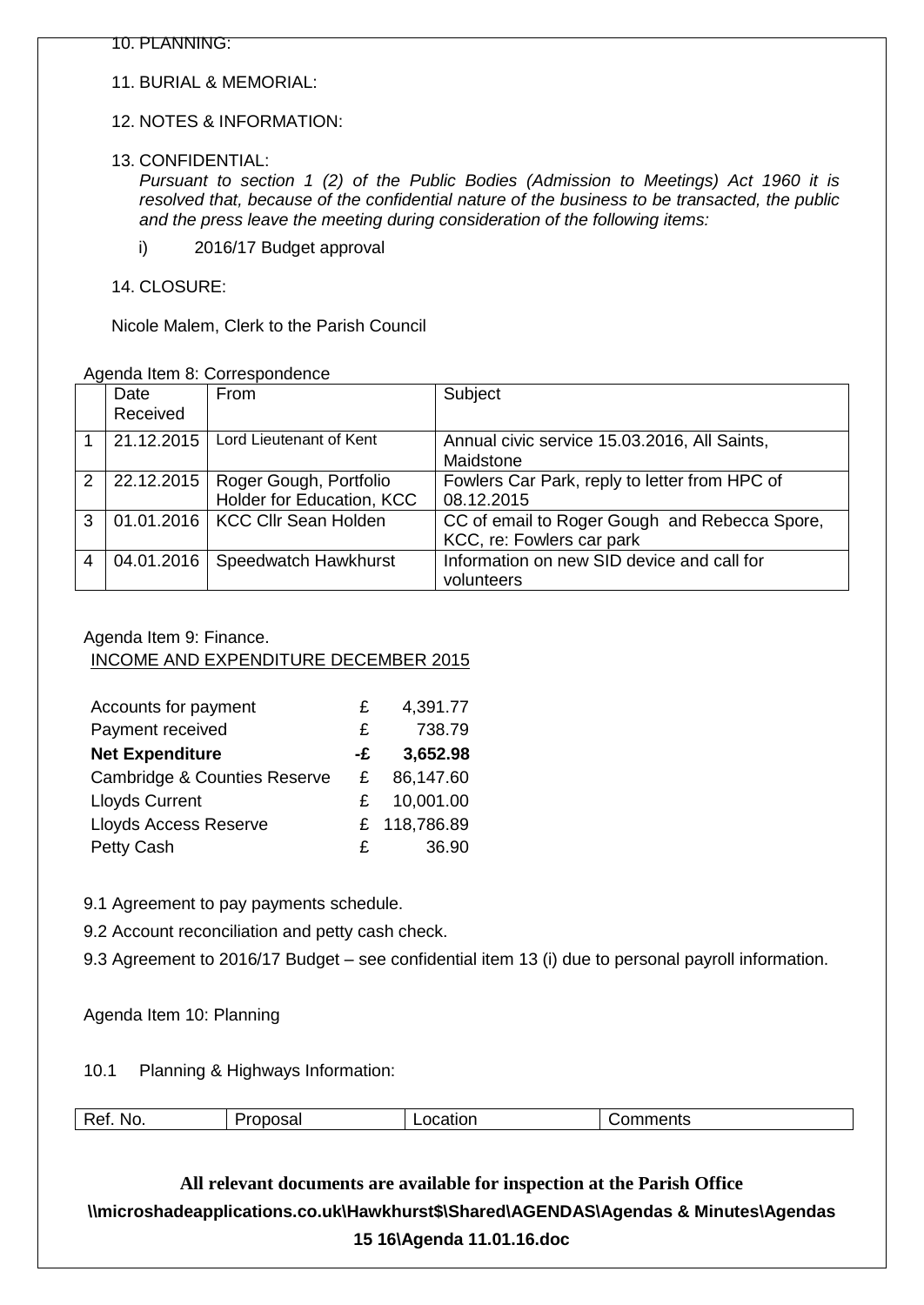| 15/505395/FULL | Retrospective        | Units 5 and 7          | Additional questions from        |
|----------------|----------------------|------------------------|----------------------------------|
|                | application for      | Springfield industrial | <b>TWBC Environmental Health</b> |
|                | change of use of 3   | estate                 | and Streetscene services and     |
|                | industrial units and |                        | the applicant's replies.         |
|                | outside area to dog  |                        |                                  |
|                | care and training    |                        |                                  |

10.2 Planning TWBC Approved:

| Ref                | Proposal                                                                                                                                                                                                                                                                                   | Location                                                | Comments/Valid |
|--------------------|--------------------------------------------------------------------------------------------------------------------------------------------------------------------------------------------------------------------------------------------------------------------------------------------|---------------------------------------------------------|----------------|
| 15/508107/FU<br>LL | Erection of a two storey side extension,<br>front extension with verandah, new garage<br>to replace lean-to carport and alterations<br>to windows with new feature roof gables                                                                                                             | <b>Eshott Theobalds</b><br><b>Hawkhurst</b>             |                |
| 15/508486/FU<br>H. | Remodel existing bungalow to include,<br>demolition of rear conservatory, brick<br>outbuilding, dormer extension and remove<br>chimney stacks. Replacement windows &<br>doors and slate roof tiles. Erection of a<br>new side and rear extension, entrance<br>porch and replacement garage | <b>Green Lawns</b><br><b>Stream Lane</b><br>Hawkhurst   |                |
| 15/508507/FU<br>H  | Demolition of existing buildings and<br>erection of four dwellings (two pairs of<br>semi-detached 3 bed units) with<br>associated car parking and landscape<br>works                                                                                                                       | Davis Builders,<br>Northgrove Road,<br><b>Hawkhurst</b> |                |
| 14/505434/FU<br>LL | Creation of 14 apartments in Grade II<br>listed mansion and development of 17<br>dwellings in the grounds. New access and<br>parking.                                                                                                                                                      | Lillesden Park,<br>Hastings Road,<br><b>Hawkhurst</b>   |                |

## 10.3 Planning TWBC Refused:

| $R_{P1}$<br>NO.<br>w. | -<br>Proposal       | $- - - - -$<br>Location | .<br>mments/Valid<br>Jor<br>™ments <sub>≀</sub> |
|-----------------------|---------------------|-------------------------|-------------------------------------------------|
|                       | <b>None</b><br>____ |                         |                                                 |

### 10.4 Planning Applications received:

| <b>Numb</b><br>er | <b>Application No</b> | Proposal                                                                                                                                                                  | Location | <b>Comments</b>                            |
|-------------------|-----------------------|---------------------------------------------------------------------------------------------------------------------------------------------------------------------------|----------|--------------------------------------------|
|                   |                       | 80 15/509949/FULL Redevelopment of site to provide 3 Watkins & Doncaster, Revision<br>dwellings comprising one bungalow and Conghurst Lane<br>2 chalet bungalows          |          | $\int$ 1<br>roof<br>height<br>  by<br>15cm |
|                   |                       | 81 15/510248/LBC Extension of hall into inner courtyard, West Stables, Home<br>removal of kitchen/dining room wall and Farm, Water Lane<br>new window and door to kitchen |          |                                            |
|                   |                       | 82 15/509898/FULL Replacement of fenestration to front Dunks Flats, Rye Road<br>lelevation                                                                                |          |                                            |
|                   |                       | 83 15/509895/LBC LBC for replacement of fenestration to Dunks Flats, Rye Road<br>front elevation                                                                          |          |                                            |

## Agenda Item 11: Burial and Memorial

| Interment Date | Deceased |  |
|----------------|----------|--|
|                | None     |  |

**All relevant documents are available for inspection at the Parish Office \\microshadeapplications.co.uk\Hawkhurst\$\Shared\AGENDAS\Agendas & Minutes\Agendas** 

## **15 16\Agenda 11.01.16.doc**